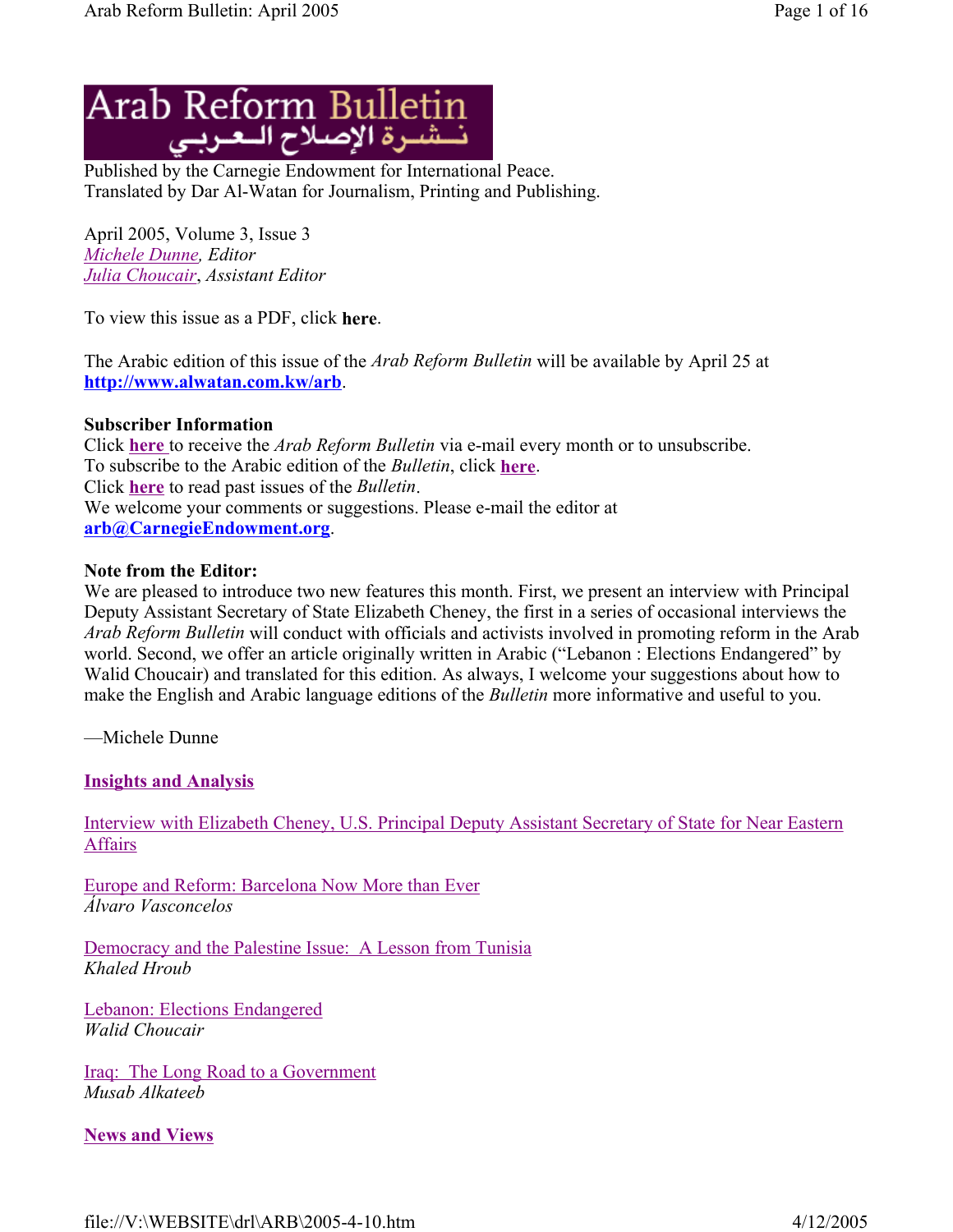Jordan: New Cabinet and Party Reform Egypt: Human Rights Report, Continuing Demonstrations and Arrests Morocco: Political Party Law to be Debated Kuwait: Debate on Women's Rights Continues Palestine: Political Reform Developments Bahrain: Opposition-Government Tensions Arab Human Development Report Arab League Summit Second Alexandria Conference Views from the Arab Media Upcoming Events

# **Read On**

**Subscriber Information**

### **Insights and Analysis**

# **Interview with Elizabeth Cheney, U.S. Principal Deputy Assistant Secretary of State for Near Eastern Affairs**

### **The issue of reform in the Middle East seems to have a higher profile in President Bush's second term. Does this reflect a shift in policy, a change in players, or a response to events in the region?**

Dedication to the promotion of freedom has been part of U.S. foreign policy in the Arab world, particularly since September 11. What's different now are the very important events in the broader Middle East: elections in Afghanistan, the Palestinian Authority, and Iraq. I think the Iraqi election on January 30 had a profound impact across the region; everybody who watched on TV that day was moved by the bravery and power of the Iraqi people. What we're seeing I think are people feeling inspired and a beginning of a lifting of the burden of fear. You sense it when you talk to people; you see it in the bravery of the Lebanese people gathered in Martyrs' Square. It's a new sense of what is possible to talk about and to do. There is tremendous progress in the region and we want to do whatever we can to help support it.

### **President Bush has said that the United States will support reformers in the Middle East, but many Arab activists and intellectuals say that U.S. involvement hurts rather than helps. How can the United States support reformers who reject its assistance?**

We are guided in all of what we do by individual people in countries who are working for freedom. We provide support to people who want the support. I also think there is a bit of a misconception. President Bush has—in a more public and direct way than any previous American president—put the United States on the side of people fighting for democracy in the Arab world. We are very sincere in that. We want people to judge us by our actions and we want to provide support where we can. But what is interesting to me, coming back after a year or so away, is that we are now responding to the quick pace of developments in the region. It isn't a situation where the United States is setting the agenda or timetable.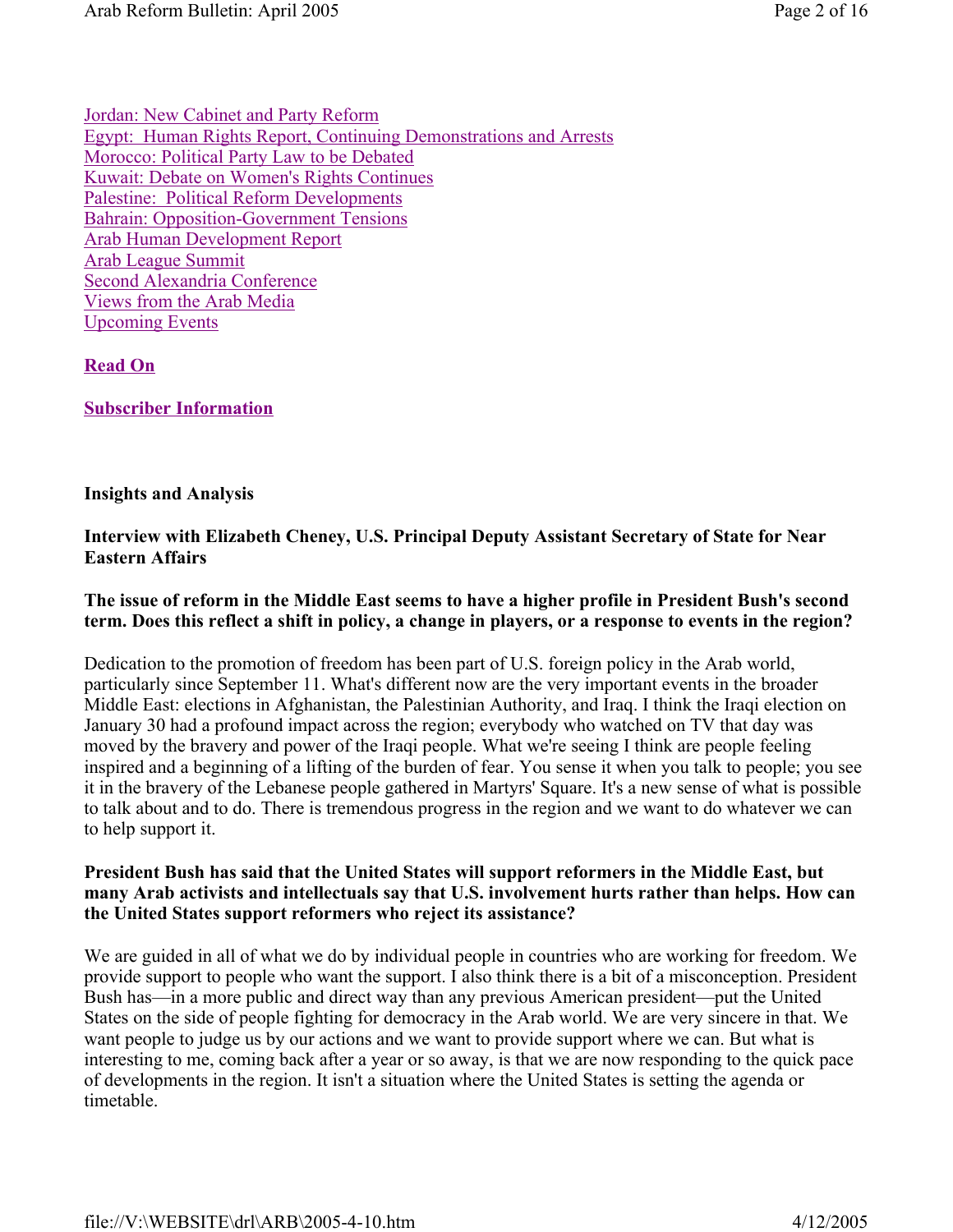### **What position does the United States take regarding the participation of Islamists in political life?**

It's important to look at Islamists as we would other political parties. There are some standard red lines that the international community applies to political groups. Groups that use violence or advocate the use of violence clearly put themselves outside democratic political processes, whether they're Islamist or not. Regarding non-violent Islamist groups, it's important to look at their platforms and what they would be likely to do once elected. You can't lump all Islamist groups together. Would they respect the rights of others, including women, minorities, and non-Muslims? I don't see it as Islamist versus secular parties, but rather of applying standard guidelines and rules about securing a democracy and making sure that violence isn't part of the political process.

# **Some groups, for example, the Muslim Brotherhood in Egypt, have not been involved in violence in many years and have said they would respect a democratic process, yet they remain illegal.**

For a long time in many countries, the only two voices that have been heard have been the government or extremist groups. I am confident that the vast majority of people in the Arab world, as everywhere, are not extremists. What's important is to open up these systems so that other voices can be heard and people have a real choice to make. People need to have access to media and an ability to campaign and get their messages out. It's very difficult to judge the true strength of these groups in the current environment.

# **The 2004 Arab Human Development Report was issued last week. What concerns did the United States have about the report, and why did it ask for the report's revision before it was launched?**

We were briefed on the report a few days ago, and I think it will be on the whole a good report. There are policy differences, and I'm sure the report will talk about some issues in ways that we would not, but I think it will be an important report, as the others have been. We are looking forward to it. It is simply not the case that the U.S. urged the deferral of this report. We welcome it.

# **The administration has recently been calling publicly for Egypt to undertake political reforms. Which other countries in the region present opportunities for U.S. attention to and pressure for reform?**

We don't look at this as "where can we put pressure next?" It's more about the march of events across the region and how the U.S. can provide all assistance necessary to people who are working for change. I would be hesitant to say that this or that was caused directly by U.S. pressure. What President Mubarak did was bold; he surprised many by calling for a constitutional amendment before the next election, leading to multiparty elections. Now the world will watch and see how that unfolds, and hope it means real reform. We are not trying to target efforts on two or three places but rather taking each country and looking at where they are, what challenges they face, to what extent our programs meet the needs there.

### **The United States in recent years has put more emphasis on Palestinian reform than on restarting Israeli-Palestinian negotiations. Is it possible to reform a Palestinian state that does not yet exist?**

It's very possible and very important to do. The most effective time to address issues such as corruption and transparency, for example, is while the institutions of a state are being developed. Polls show that Palestinians want a judicial system that will set the rules of the game and protect the participants. We've seen with Abu Mazen and ministers such as Salaam Fayyad a dedication to doing that. The President has said that the Palestinian people need to be represented by a government that serves them well and lives up to the standards they deserve. Obviously reform has to include security issues as well to guarantee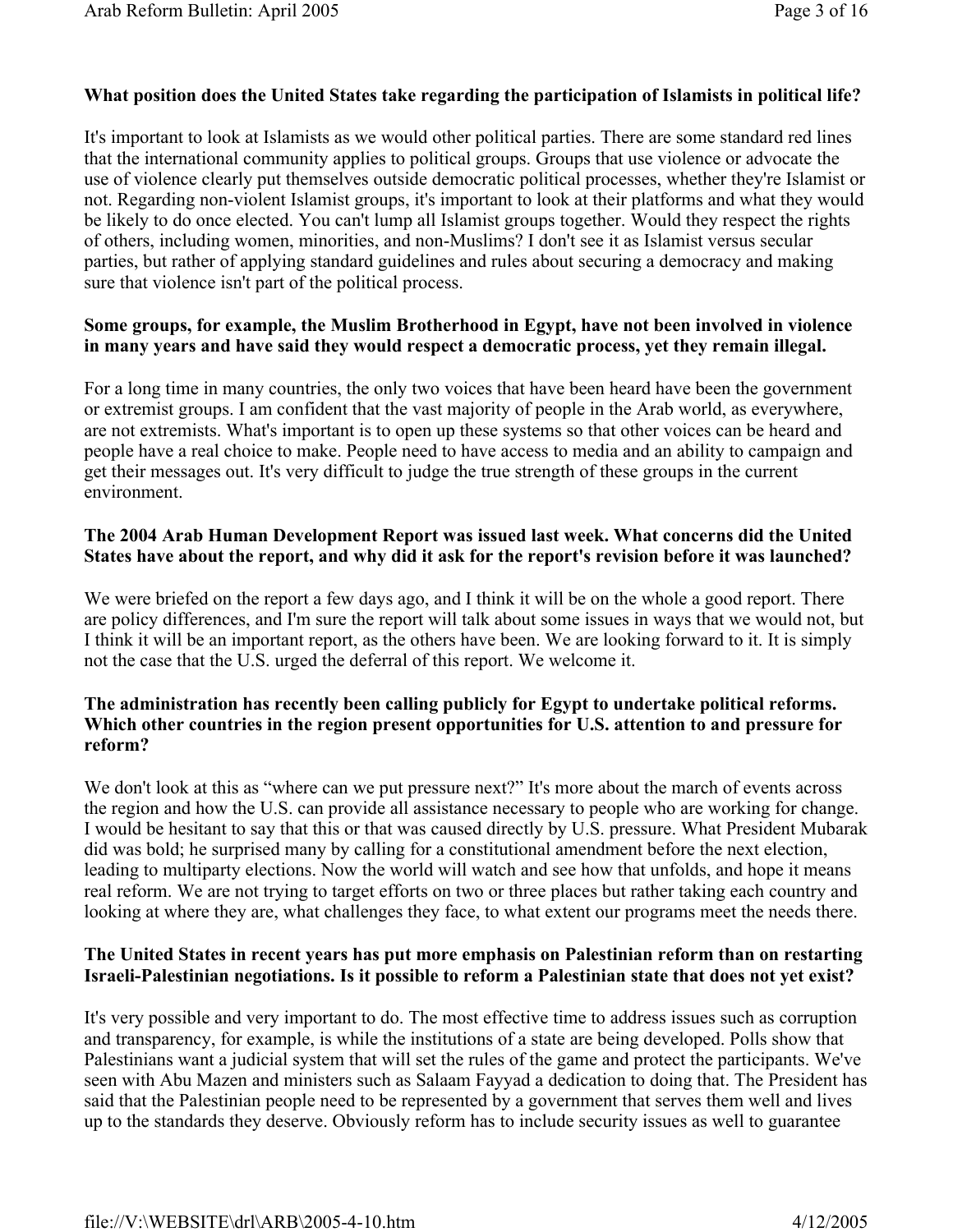the safety of the state of Israel. You cannot talk about the establishment of a Palestinian state, or two states living side by side in peace and security, without the necessary reforms.

# **The Middle East Partnership Initiative (MEPI) has been criticized as being under-funded, but also for not expending its funds wisely. How do you see it?**

Some of the criticism I've seen has been based on faulty information or misimpressions about how the MEPI money is expended or where it goes. You can't judge MEPI as being under-funded if you look at it in combination with our bilateral aid programs. It's also important to look at the idea behind the Partnership Initiative, which was really to reach out at a grassroots level to fund democratization projects and small-scale economic reform and assistance projects. At the end of the day, promoting democracy is not about how much money you have to spend. It doesn't matter how much you have to spend if the will isn't there for change. MEPI has been effective at helping to train people as they participate in their own political processes, helping to bring reformers together, sending a signal that the United States government is going to put money behind these activities. It was MEPI grants recently that were the first grants we signed in Egypt with NGOs directly. The shape of MEPI will evolve as well, according to developments in the region.

### **What about suggestions that the Initiative would be more effective if it were a non-governmental organization akin to the Asia Foundation?**

There is an important role for a foundation to play. I wouldn't want the U.S. government to be in a position where it didn't have any money to spend on these programs directly. It is very important for us to be able to say—for example to women across the region—"we're inspired by your courage and we want to help you," and then to have the resources to put behind those discussions. But I think the idea of a foundation is an excellent one, and there are a lot of things a foundation could do that the U.S. government cannot do. In many instances it's easier for NGOs to take money from a foundation. We are looking now at how such a foundation might best be structured.

# **Might most MEPI funding eventually go through a foundation?**

We've looked at the scale of other foundations to see what level of annual assistance is necessary to make this work. It would probably make sense to try to have contributions to the foundation from European governments, Arab governments, and Arab individuals as well. I do think it is important for the U.S. government to retain enough money to fund programs quickly and directly, so I would probably not advocate taking all the money out of the U.S. government to put it into a foundation.

### **What is the function of the Broader Middle East Initiative announced at the 2004 G-8 summit and how does it relate to MEPI?**

The easiest way to understand it is that MEPI is our bilateral assistance fund, the money we allocate directly for democracy, economic reform, education, and women's empowerment in the region. The Broader Middle East Initiative is a multilateral effort, a way to channel and signify multilateral support for change across this region and a way to come together and talk about these issues.

### **Any other points you would like to make to** *Bulletin* **readers?**

We always welcome input and ideas, and if people who are reading the *Bulletin* have ideas about interesting projects or about how we can accomplish our mission more effectively, we would welcome those. There is contact information on the MEPI website ( **http://mepi.state.gov/mepi/**). We really are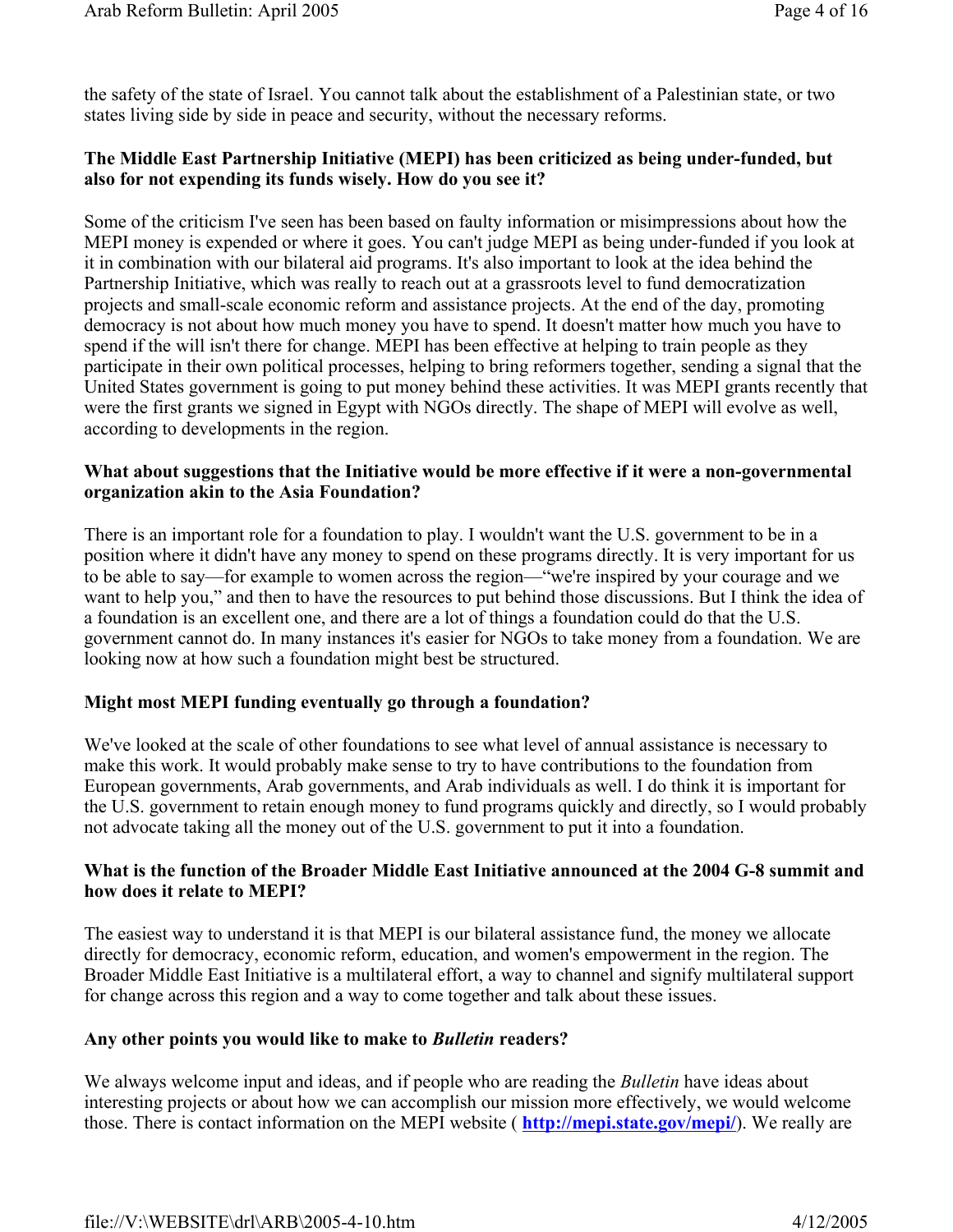sincere about how important the advance in freedom is. It's obviously a shift in U.S. policy from the last 60 years and one we didn't make lightly, but we are absolutely committed to standing with people fighting for freedom.

*Return to table of contents. Printer-friendly version.*

# **Europe and Reform: Barcelona Now More than Ever**

# *Álvaro Vasconcelos*

Ten years after the 1995 signature of the Barcelona Declaration (which established a European-Mediterranean partnership for peace, stability, prosperity, human development, and cultural exchange), Mediterranean issues are at the heart of the international agenda. Despite the continued relevance of the Barcelona process, its effectiveness has been rather harshly assessed. The "Barcelona Plus" report (click **here** for the full text) released in March shows that the causal and sequential links between economic and political liberalization have failed to materialize, except in a few countries such as Morocco. Progress so far in human development has been neither uniform nor sufficient to respond to the grave social problems of the region. In addition there have been anxieties about the true nature of European attitudes toward political change in a number of countries.

Despite disappointments with results so far, the Euro-Mediterranean Partnership (EMP) methodology political, economic and social inclusion—remains the best way to support wide ranging reform processes in the region. For the Barcelona process to remain relevant, however, it must recognize that political reform and economic development are mutually sustaining and must be pursued in tandem, as one without the other loses momentum. In short, economic liberalization is not a substitute for policies designed to encourage democratic development. It is, rather, a necessary component of a holistic approach to change.

Paradoxically, the Barcelona process is indispensable now because of, rather than despite, new U.S. initiatives towards the region. On the one hand, U.S. initiatives have placed political reform squarely on the international agenda, and Southern states and civil societies are debating and engaging with reform agendas on an unprecedented scale. On the other, the war in Iraq generated great hostility towards what is viewed as democratic interventionism. This duality—the desire for reform accompanied by resistance to external imposition—means that the EMP is in a unique position to promote reform, given its caseby-case approach and conviction that the desire for reform and reform initiatives themselves must arise from the societies in question.

The EMP must now consider seriously the commitment of Barcelona signatories to "develop the rule of law and democracy in their political systems." The ultimate goal must be the creation of a Euro-Mediterranean Community of Democratic States. If such a Community is to emerge, the EU and its southern partners must first accept that non-violent political Islam is an actor that cannot be sidelined. In fact, it is impossible to undertake a successful transition away from authoritarian rule, and even less to promote successful democratization, if political forces that represent roughly 20 to 30 percent of the popular vote in some countries are sidelined. It is becoming much easier to argue this point, given that countries like Morocco or Jordan have successfully allowed Islamic parties to participate in political reform. It is also essential to ensure that governments, as well as civil society organizations, are involved and that any steps towards reform are supported; this is precisely one of the areas of EMP best practices that must be deepened so as to create the foundations for Barcelona Plus.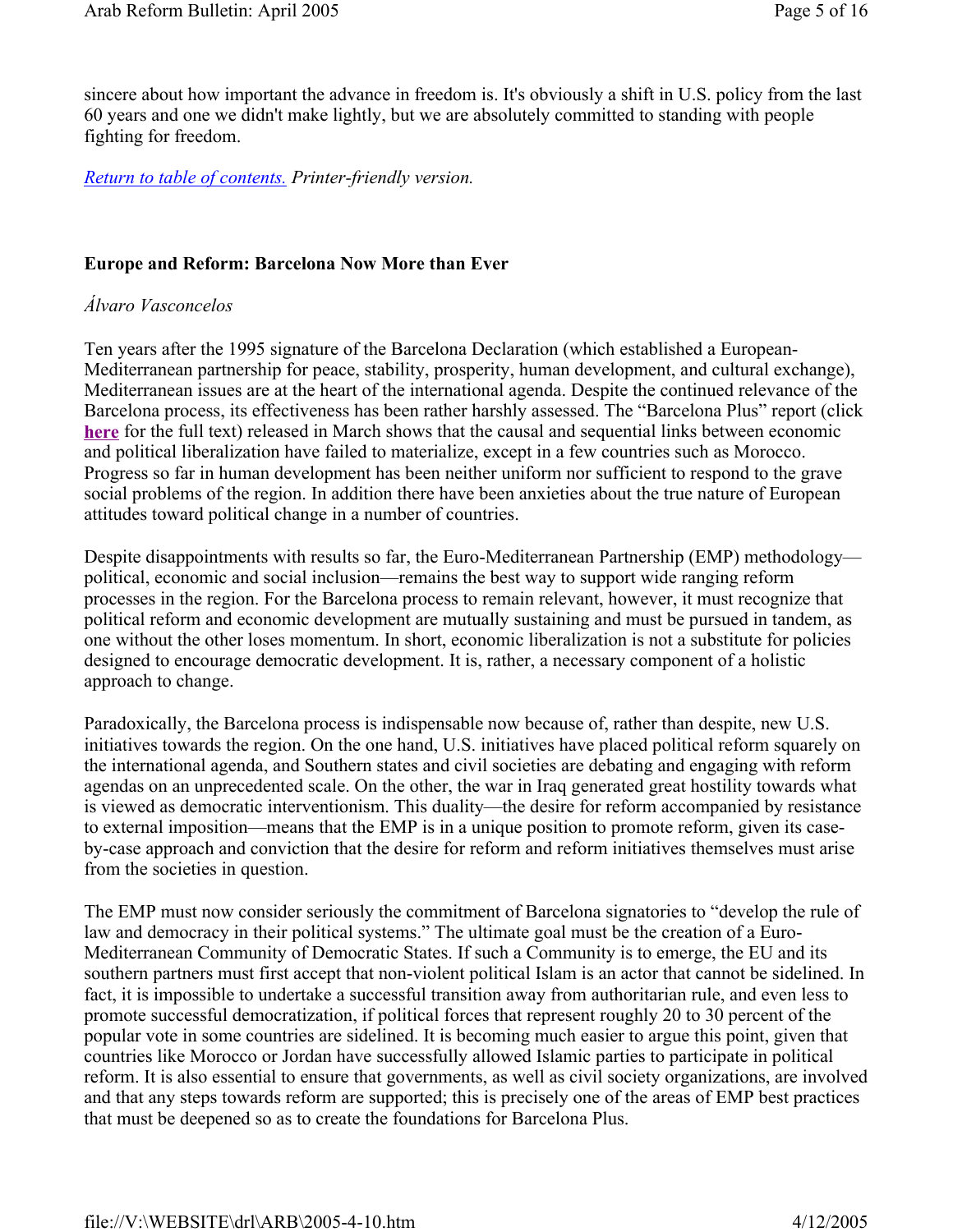Equally important for the future success of the Barcelona Process is a change in attitude towards immigrants from North Africa and their descendants. They cannot be viewed as a problem, but rather as a golden opportunity to forge strong reform ties between Europe and the southern Mediterranean. Immigrant communities and their organizations can play a central role in boosting and legitimating political and economic reform processes in their countries of origin.

The EU's new Neighborhood Policy for the countries of the southern Mediterranean and Eastern Europe offers these countries a stake in the European Single Market and its four freedoms (in movement of goods, persons, capital, and services). The Neighborhood Policy points in the right direction in that it emphasizes differentiation among countries and promotes country-specific action plans that include mechanisms to assess progress. The risk, however, is that this bilateral approach will weaken the regional focus of the Barcelona process. The two can be reconciled by integrating the aims of the Neighborhood Policy into the Euro-Mediterranean Partnership, and setting different targets for Mediterranean and non-Mediterranean neighbors. For the former, the end-goal is the Euro-Mediterranean Community of Democratic States, whereas for the latter it is European integration.

Announcing the creation of a Euro-Mediterranean Community of Democratic States would help make sense of the different initiatives that different actors, including the United States, have adopted to deal with the challenge of political reform in the region. But for this to be the case the U.S. administration must accept the central place of the Barcelona process, its methodology of engagement with and inclusion of the South, and of the Barcelona institutions, as the ideal framework to support the process of political and economic reform in the southern Mediterranean.

*Álvaro Vasconcelos is Director of the Instituto de Estudos Estrategicos e Internacionais in Lisbon and Coordinator of the Euro-Mediterranean Study Commission Secretariat.* 

*Return to table of contents. Printer-friendly version.*

### **Democracy and the Palestine Issue: A Lesson from Tunisia**

### *Khaled Hroub*

Tunisians took to the streets in February protesting Israeli Prime Minister Ariel Sharon's scheduled visit to their country in November 2005 to attend the World Information Summit. Inviting Sharon, seen as a war criminal by many Tunisians and other Arabs, was an undemocratic decision by the Tunisian regime exercised against the popular will of the Tunisian people. By taking this decision, the regime hoped to minimize U.S. pressure and criticism of the Tunisian presidential election last October. Through a combination of draconian security measures and scandalous constitutional amendments, President Zine Al Abidine Ben Ali won the elections by more than 95 percent of the vote, thus continuing his unbroken rule since 1987. Other Arabs—among them Egyptians, Moroccans, Jordanians, Omanis, and Mauritanians—also protest frequently against the normalization of relations with Israel adopted by their governments in order to appease the United States.

The United States does not see normalization, which tops the list of issues about which it puts pressures on Arab governments, as an unpopular dictate imposed on people. From the perspective of the current U.S. administration, linking the two seemingly separate issues of democracy in the Arab world and Palestine/Israel is polemical and baseless. In fact, it is not. They are intimately linked and have a profound impact on each other. An unsolved Palestine question is a major source of distraction from the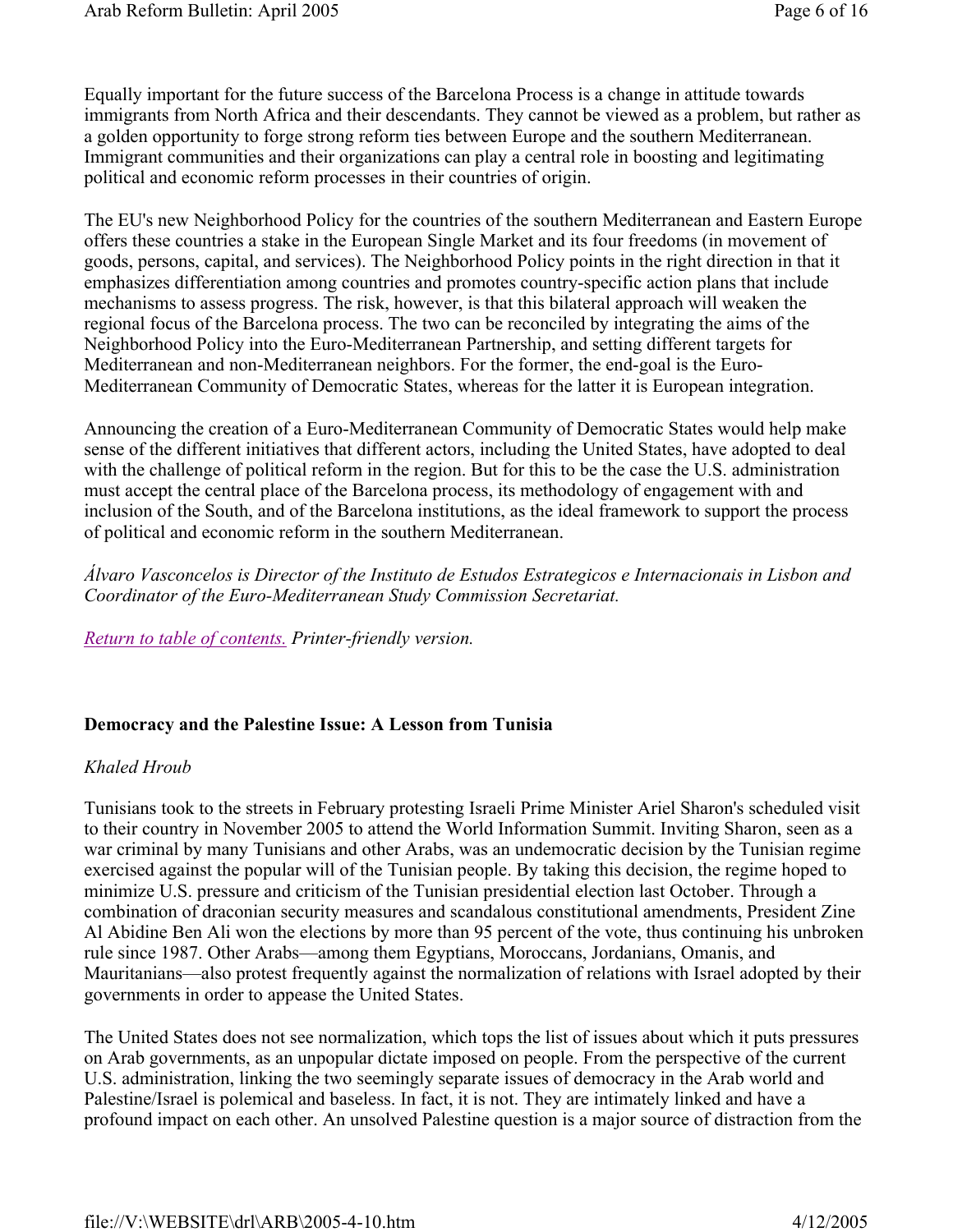course of promoting democracy in the region. The traditional Arab view that solving the Palestine question is a prerequisite for democracy in Arab countries, even in places as far from Palestine as Tunis, Rabat, Muscat, and Nouakchott, is still as widely shared as ever. While U.S. pressure on Arab regimes to reform will make limited inroads, a real shift toward democracy is contingent on the full and active support of Arab populations. So long as no just solution is reached on the Palestine question, U.S. policies—including democracy promotion—will continue to be seen as insincere and hypocritical.

Among the reasons for Arab scepticism about U.S. democracy promotion is the fact that the policy is riddled with paradoxes. First, there is the standard and well-known trade-off of concern about internal reform in favor of guaranteeing certain U.S. strategic interests, such as cooperation in the so-called war on terror. Then there is the unanswered question regarding how the United States would view the prospective victory of Islamist movements in democratic elections if they were conducted freely and fairly. There is also the contradictory U.S. position concerning the rise of relatively free and democratic Arab media (such as Al Jazeera), with the United States pressing governments to silence what is seen by many to be almost the only active democratic forum in the region. Another paradox is the indirect discrediting and harming of indigenous Arab democracy activists, who are increasingly perceived as American proxies. Most damaging of all is unqualified U.S. support of Israel despite its occupation of Palestinian lands.

Military occupation of any people, such as Israeli military rule over the Palestinians, is the most flagrant mode of authoritarianism and violates the basic notions of democracy. Leaving this disastrous case unresolved while focusing on reform in Arab countries, allegedly because of the urgent need for democracy, is hypocritical. Moreover, putting pressure on the very same Arab countries to open relations with an uncompromising Israel—undemocratically and against the will of their people—is not only damaging to any internal democratisation process but exposes the emptiness of the entire endeavor.

Arab regimes are smart enough to see that they can still use normalization steps with Israel to relieve U.S. pressure for democratization. Thus, unless the United States relocates resolving the Palestine/Israel question to the top of its agenda, the end result of U.S. democracy policy will be at best the cloning and repackaging of the Jordanian and Moroccan models of democracy. In other words, mere cosmetic reform measures will continue to clothe essentially authoritarian modes of rule.

*Khaled Hroub is director of the Cambridge Arab Media Project and author of "Hamas: Political Thought and Practice" (Washington: Institute for Palestine Studies, 2000).* 

*Return to table of contents. Printer-friendly version.*

# **Lebanon: Elections Endangered**

### *Walid Choucair*

*Translated from Arabic by Julia Choucair; click here for the Arabic original*.

With the departure of Syrian troops from northern Lebanon and the approaching withdrawal from the rest of the country by April 27, the electoral balance of power in Lebanon has radically changed in advance of elections scheduled to be held by May 31. Even before the February assassination of former prime minister Rafik Hariri, the extension of President Emile Lahoud's term in September 2004 had generated widespread opposition and launched new dynamics in the Lebanese political scene. Hariri's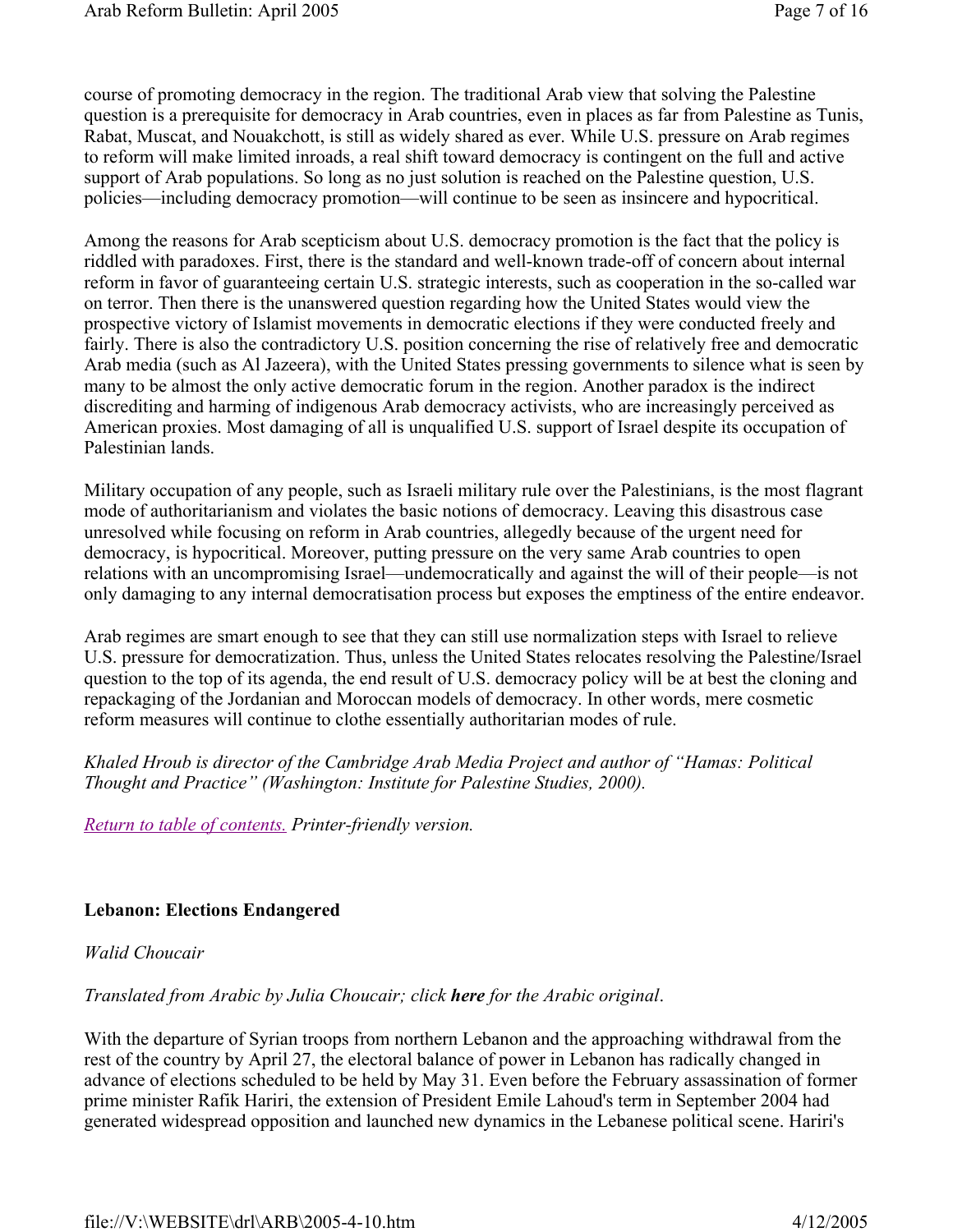assassination multiplied this sentiment, widening the opposition's popular base.

The prevailing belief in Lebanon is that the elimination of Hariri, irrespective of who was responsible, was aimed at preventing him from filling the political void left by an eventual Syrian withdrawal. Hariri´s unique position made him most able to form a bridge between Lebanese opponents—he had large support from Sunnis and other Lebanese, played a prominent role in the Arab world, and had international connections. In short, Hariri and his allies were the most capable of restoring normalcy to Lebanese political life and replacing the artificial powers sustained by Syria. The opposition's slogan "we want to know the truth" (in reference to the assassination) expresses the public's rejection of politics imposed by force in Lebanon through imprisonment, exile, and assassination. The opposition is demanding the truth in order to deprive those responsible of any popular support, particularly after the government has been accused of hindering investigations.

Currently, there is a sense in Lebanon that the elections are endangered because the escalating political struggle has taken precedence, with the opposition pushing for the truth about the assassination and for the resignation of security leaders in Lebanon. The opposition's choice of the street as the forum for this confrontation has delayed discussions about the electoral law that was referred to parliament before the assassination. This leaves little time for legal arrangements for the elections. No party, however, Lebanese or international, dares suggest postponing the elections and thus assuming the responsibility in the eyes of the public. The pro-Syrian Lebanese authorities, however, have made an implicit decision to delay elections, as expressed by some pro-Syria ministers, who have asked unabashedly why they should surrender power to the opposition via elections without exacting a price.

While the country was mourning Hariri's death, Syria 's supporters ignored the political consequences of the event and rushed to devise an electoral law. Recently pro-Syrian officials have departed from their original proposal to divide the country into small electoral districts (qadas). Instead, they have suggested using the Taif agreement, accepted by all parties since it ended the civil war in 1989, which created larger districts corresponding to the governorates (muhafazat). Opinion polls show that if this system were used coupled with proportional representation instead of majority rule, the opposition would still win in many areas. Based on these calculations, Damascus began pressing its allies to extend the current parliament's term and delay elections for one year in the hope of a change in the balance of power. This plan was abandoned, however, due to international and Arab pressure on Syria as well as Hezbollah's taking care not to depart too far from the popular will by aligning itself too closely with Syria. Currently, the authorities are trying to fleece the opposition—authorities promise to postpone elections for no more than three to six months if the opposition agrees not to contest the re-election of certain key supporters of Syria.

For its part, the opposition faces the challenge of designating Sunni candidates in Beirut, the north, Mt. Lebanon, the Beqa, and the south. Hariri was unrivaled among Sunnis and intended to run candidates in all regions, a departure from previous elections where he left room for other candidates by Syrian demand. Although his assassination increased popular support for his party, the lack of a figure with Hariri's stature will complicate the task of uniting various forces, unless the Hariri family and his party's leaders can devise an electoral equation to fill the void. Another issue for the opposition is the intensifying competition among Christian forces. Figures such as General Michael Aoun, the Lebanese Forces, and traditional and family leaders are eager to fill the gap left in Christian areas by the loss of influence of pro-Syria candidates.

*Walid Choucair is Beirut Bureau Chief for* Al Hayat *newspaper.* 

*Return to table of contents. Printer-friendly version.*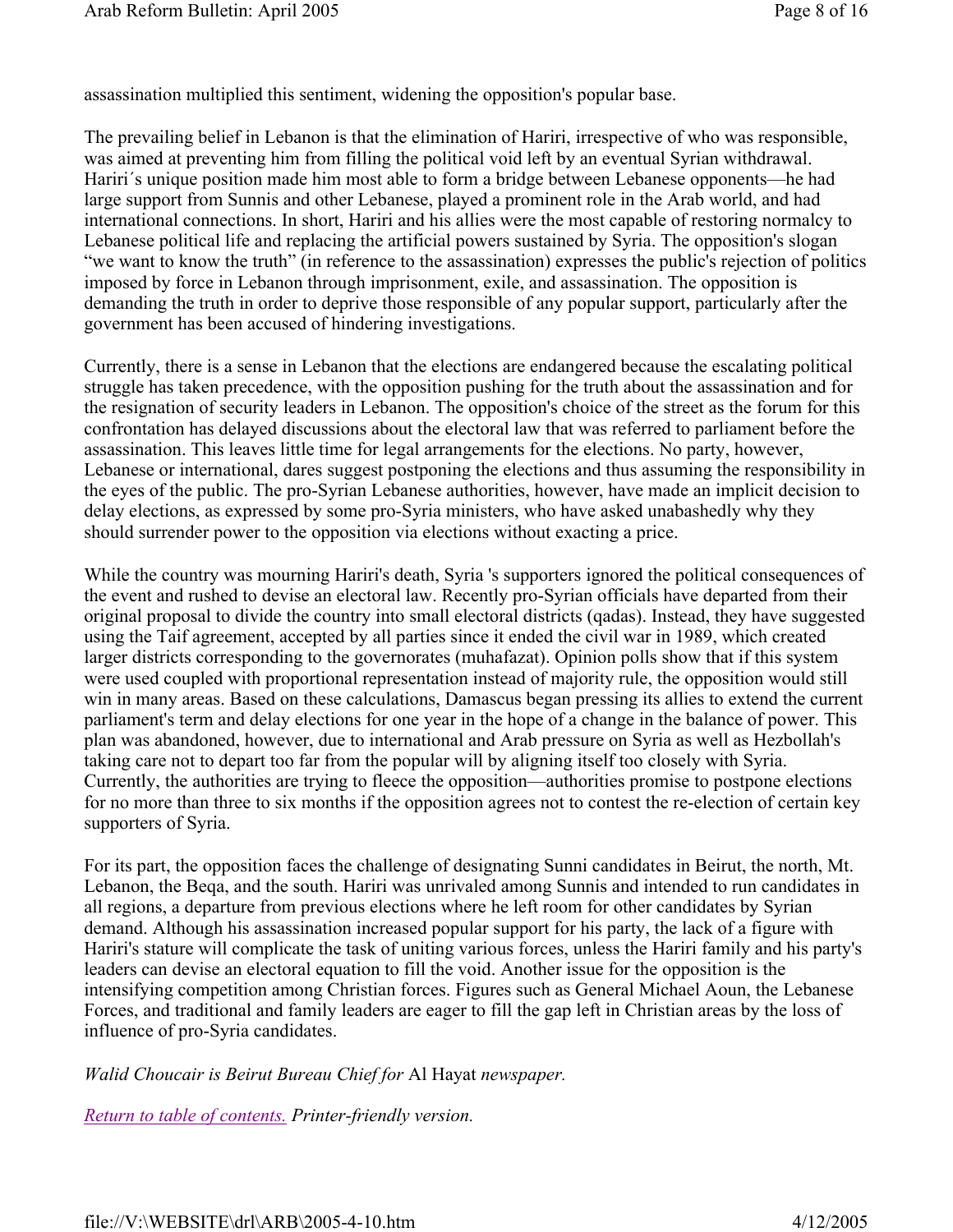### **Iraq: The Long Road to a Government**

#### *Musab Alkateeb*

Ten weeks after the January 30 elections, Iraqis have chosen a Kurdish president, Shiite and Sunni vice presidents, a Sunni speaker and Shiite deputy speaker of parliament, and now a Shiite prime minister. Why has it taken so long to form the new government?

The vote counting process and the parties' right to contest results and seek recounts consumed the first two weeks after the election. As early results were leaked to the press, Iraqis rejoiced in their first act of collective citizenship to set Iraq 's democracy on a sound footing—or so they thought.

The last two weeks of February were characterized by behind-the-scenes squabbling and political bargaining among the member coalitions comprising the Shiite-dominated United Iraqi Alliance (UIA). This internal horse-trading naturally centered on which positions within the new government would be offered and to whom. UIA leaders also traveled to Kurdistan for detailed talks beginning in early March, negotiations that lasted approximately a month.

The process of government formation has been guided—and also complicated—by the Transitional Adminstration Law (TAL), which requires a two-thirds majority in the elected assembly to form a government. Shiite Ayatollah Sistani tacitly approved the TAL, despite his objection to the provision giving Kurds an effective veto. Sistani knew that the political reality of Iraq would not allow for anything but a power-sharing arrangement among the major ethnic groups. Had the UIA formed a Shiite-only government based on a simple majority, the fears of Iraq 's Arab neighbors would have been quickly realized, dooming the government from the start.

Due to the TAL, the Kurds now enjoy a position on the Iraqi political landscape far beyond their numbers. The Kurds persuaded U.S. officials that they were the secular antidote to a Shiite-dominated Iraq, thereby clearing the way to further Kurdish territorial and political ambitions at a time when Iraq is at its weakest. The Kurdish leadership cemented its claim to oil-rich Kirkuk by resettling Kurdish refugees in and around Kirkuk 's public places such as soccer stadiums, mosques, and refugee camps. In addition to their participation in Iraq 's interim governments to date, the Kurds maintain a separate government in Iraq 's northern provinces, which makes no effort to coordinate its actions or policies with the central government. Kurds also maintain armed forces (Peshmerga) that are distinct and separate from the Iraqi armed forces, despite de facto control by the Kurds over the Ministry of Defense.

In contrast to the Kurds, Sunni Arabs have managed poorly their role in the politics of post-war Iraq. Sunni politicians and population have now painfully realized the cost of their abstinence from the election process, as shown by a recent demonstration in the Sunni stronghold of Tikrit demanding (in vain) the appointment of independent Sunni MP Mishaan Al Jibouri as speaker of the National Assembly.

The dearth of Sunni representatives in the National Assembly complicated the eventual choice of Hashem Al Hassani as speaker. There are 17 Sunni representatives in all, six of whom are part of the UIA. While Sunni politicians jostled for the speaker position, political developments in the wider Sunni populations were afoot. It is now clear that Sunni leadership is split into two main camps, one wishing to take an active role in Iraqi politics and another making its involvement conditional upon the withdrawal of U.S. troops and thereby espousing the methods of the insurgency. This rift may represent a positive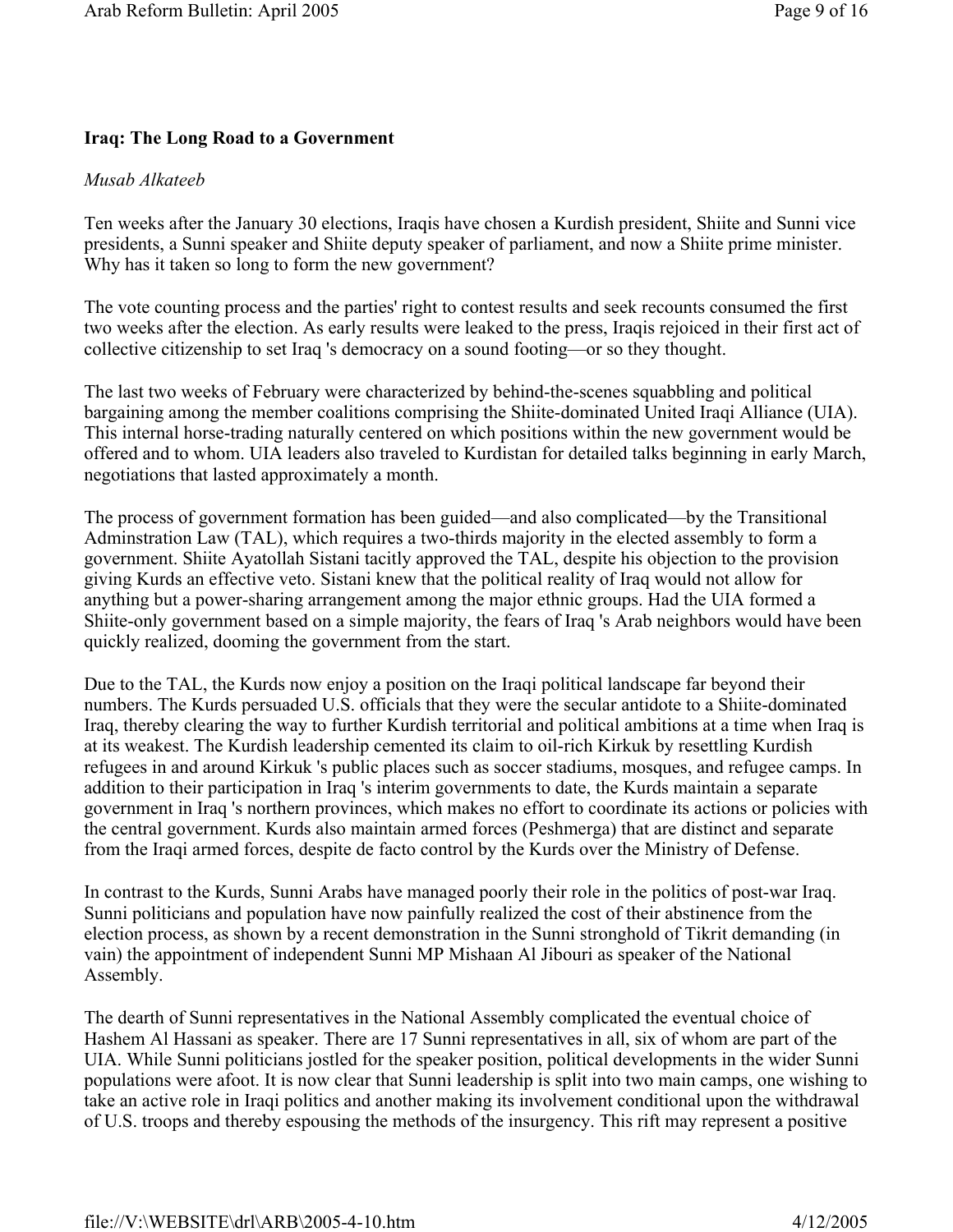trend among some of Iraq 's Sunni Arabs, as they break with those who actively seek to destroy Iraq 's nascent democracy.

After examining why it has taken so long to form a government, one can now see ongoing implications for Iraqi politics. U.S. officials have made it clear that an Islamist Iraq is no reward for the United States' sacrifice, a position that ironically may cause irreversible harm to the creation of the very Iraqi democracy for which hundreds of Americans gave their lives. The same factors, including the TAL, that complicated government formation by seeking to avoid domination of Iraqi politics by the Shiite majority now cast a long shadow over the process of writing an Iraqi constitution, due to begin once Iraqis clear the next hurdle of cabinet formation.

*Musab Alkateeb is a former Deputy Minister of Trade in the Interim Iraqi Government.* 

*Return to table of contents. Printer-friendly version.*

### **News and Views**

### **Jordan: New Cabinet and Party Reform**

A new Jordanian cabinet was sworn in on April 7, the twelfth cabinet change since King Abdullah ascended the throne in February 1999. Composed of economic reformers and young technocrats close to the king, the cabinet is charged with speeding up reform. In the **Letter of Designation**, King Abdullah called on the new Prime Minister Adnan Badran to accelerate the pace of reforms and institutionalize the political, economic, and social reform process. The 26-member cabinet includes 12 ministers from the previous government. Click **here** for a full list of ministers.

The new cabinet is already facing problems with the 110-member lower house of parliament. Thirtyfour members signed a statement of dissatisfaction with the cabinet, which they believe was formed without their advice and does not adequately represent certain regions of the country. According to the Jordanian constitution, the new cabinet must seek parliamentary approval for its statement of policy within a month of being formed, unless parliament is out of session or disbanded.

Former minister of political development Munzer Sharaa proposed an amendment to the 1992 political parties law on March 21. The law, which has not yet been submitted to parliament, requires political parties to have a minimum of 200 founding members (currently only 50 are needed) and offers parties financial allocations from the state budget, the amount of which depends on the percentage of women and youth in the party. A statement by the Higher Committee of Coordination for Opposition Parties made up of fifteen parties—rejected the proposal and accused the government of attempting to control and undermine political parties in the wake of "recent government attacks on professional associations." Opposition parties argue that the key to real democratic reform and increased popular participation is a new electoral law based on proportional representation. Jordanian officials have said repeatedly that the core of political reform will be new election and political party laws before the 2007 legislative elections.

### *Return to table of contents*

# **Egypt: Human Rights Report, Continuing Demonstrations and Arrests**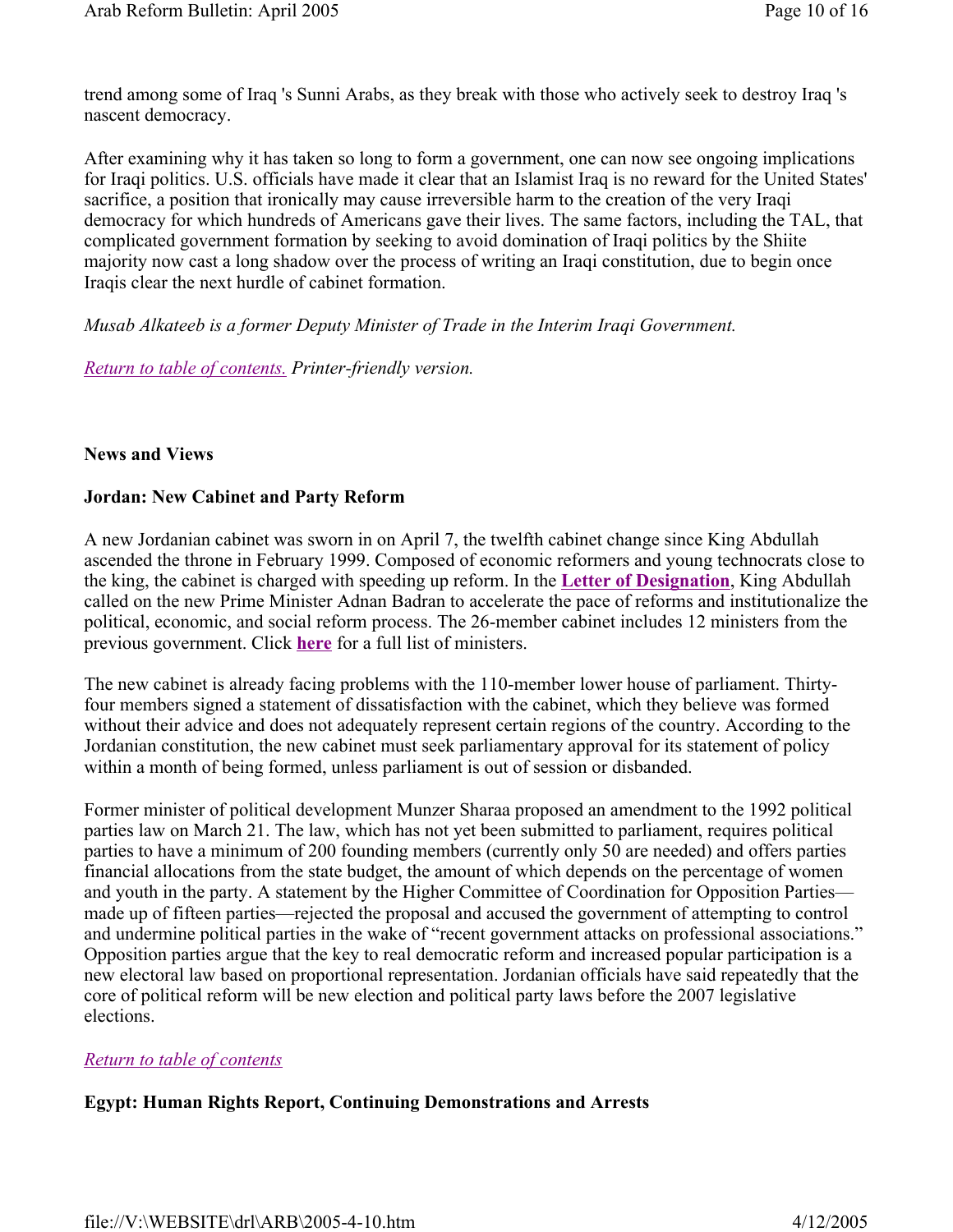Egypt 's National Council on Human Rights, headed by former foreign minister Boutros Boutros Ghali since it was constituted in January 2004, sent its first annual report on human rights conditions in Egypt to President Mubarak and the heads of the upper and lower houses of parliament on April 10. The 358 page document, the first of its kind in Egypt, reportedly makes a clear recommendation to lift the State of Emergency in place continuously since 1981 and expresses concern about torture in prisons, which is described in detail. The report was not available to the public as of this writing.

Cairo—and recently other Egyptian cities—continue to see frequent anti-government protests by liberal and Islamist groups. The Muslim Brotherhood rallied as many as 3,000 supporters for demonstrations on March 27 in Cairo and hundreds on April 10 in Cairo and Alexandria, while the liberal Kifaya ("Enough") movement held smaller protests in Cairo, Mansoura, and Alexandria on March 30. Twentyfive Kifaya supporters were arrested during the demonstrations.

Egyptian security forces have recently arrested more than 90 members or supporters of the banned Muslim Brotherhood. On March 26, 49 men were arrested in various raids for being "in possession of books and publications opposed to the system of government" and for "disturbing security." On March 27, riot police prohibited the group from holding a demonstration calling for political reform and 50 protesters were arrested for refusing to disperse. The Brotherhood has joined opposition parties in calling for political reform and recently accused the government of rigging elections for the Bar Association. Although the Muslim Brotherhood is illegal in Egypt, the government tolerates a limited degree of Brotherhood participation in elections and other political activities, but also carries out regular campaigns.

Opposition politician Ayman Nour, who has declared his intention to run for the presidential elections in September, has been charged with falsifying signatures on documents under which his Al Ghad ("Tomorrow") Party was registered. Nour, who was arrested January 29 and released on bail March 12, will stand tria beginning June 28l with six other members of Al Ghad. He has denied the charges and said the arrest was meant to silence his party.

### *Return to table of contents.*

### **Morocco: Political Party Law to be Debated**

After extensive debate between the Ministry of Interior and political parties, the cabinet approved a draft law on political parties on March 17. The draft law tightens controls on party registration and specifies that parties may not have a religious, linguistic, ethnic, or regional basis. According to the Ministry, the legislation would improve parties' internal management, make it easier for them to receive public funding, and diversify their membership by establishing quotas for women and youth. Detractors are concerned about provisions that would ban religious, racial, regional, socio-professional, or linguistic references in party platforms.

#### *Return to table of contents.*

#### **Kuwait: Debate on Women's Rights Continues**

Debate **continues** in Kuwait over a government-sponsored bill that would amend the electoral law to grant women suffrage and the right to run for office. Parliament's interior and defense committee is discussing the women's bill in addition to two other election reform bills that would lower the voting age from 21 to 18 and grant voting rights to 50,000 servicemen in the defense and interior ministries. The bill needs 33 of 65 votes to pass. Parliament voted down women's rights legislation twice in 1999.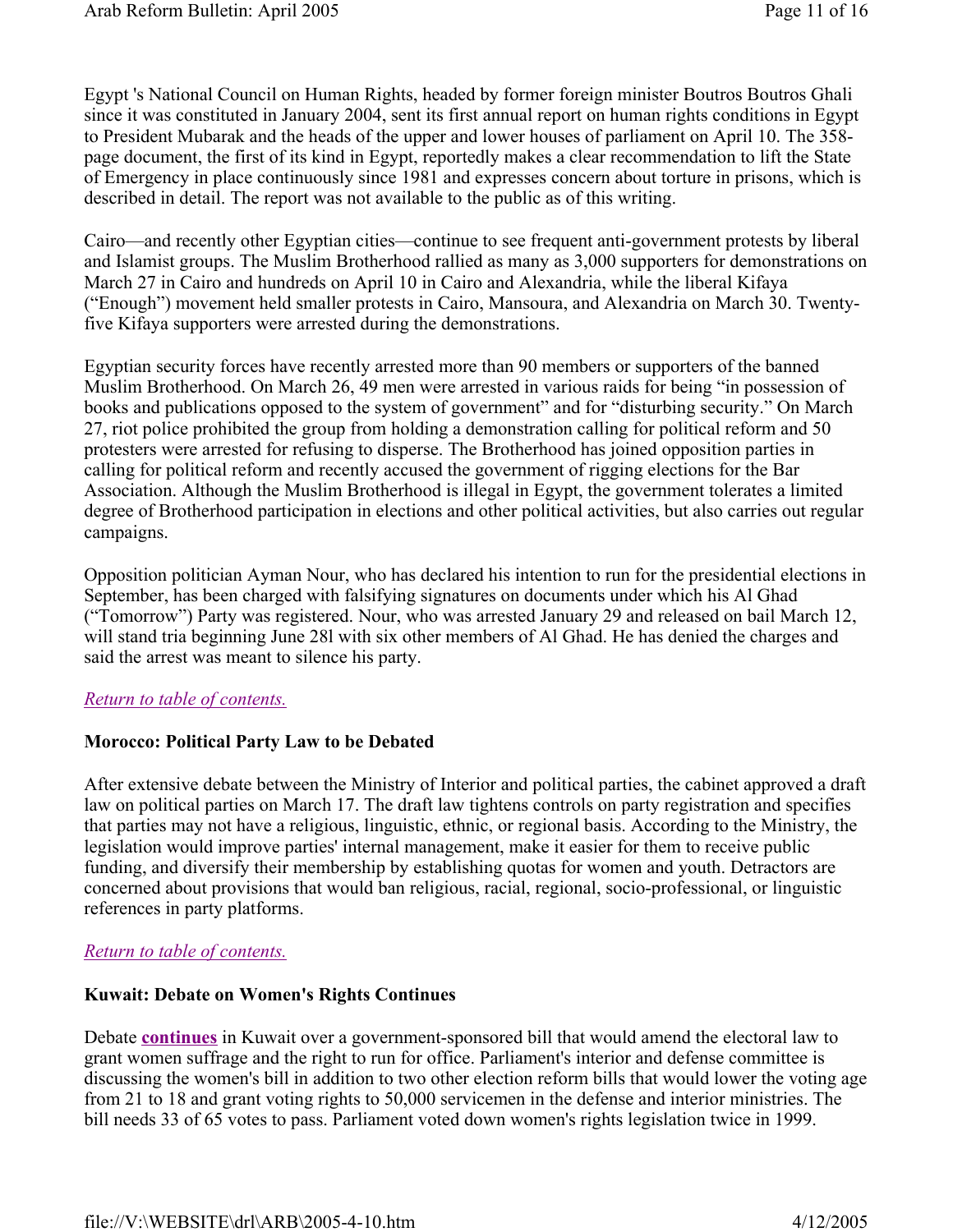The Ministry of Islamic Affairs issued a fatwa (religious opinion) on March 19 stating that "a decision by the ruler should end disputes on matters" upon which there is no religious consensus. The government has announced that if the law to allow women to run in elections is not passed, it will appoint women to municipal posts.

### *Return to table of contents.*

### **Palestine: Political Reform Developments**

After almost three years of dialogue under Egyptian auspices, representatives from PLO and Islamist factions have agreed to integrate Hamas and Islamic Jihad into the Palestinian Liberation Organization (PLO). The March 17 Cairo Declaration (click **here** for the full text) promises "total reform in all areas…supporting the democratic process in its various aspects and holding local and legislative elections in their determined time according to an election law to be agreed upon." It recommends that Palestinian Legislative Council elections in July be held under a mixed system in which half the seats are determined by districts and half by proportional representation.

The Central Elections Commission gained a new mandate on April 4 to oversee the Palestinian Legislative Council elections scheduled for July 17. Three new commissioners were added (click **here** for the full list). The commission has stated it needs three months to prepare for the elections, but the electoral law for legislative elections has not yet been passed. If parliament does not pass it within two weeks, the elections may be delayed.

Palestinian President Mahmoud Abbas has appointed a commission in charge of judicial reform. The "Steering Committee for the Development of the Judiciary and Justice" will be in charge of making improvements to the 2002 Judicial Authority Law to ensure it can be implemented. The 2002 law gave the Palestinian judiciary a degree of autonomy and jurisdiction that other Arab judiciaries lack, but implementation of the law has been slow due to continued conflicts and inefficiency between the judiciary and other bodies.

### *Return to table of contents.*

### **Bahrain: Opposition-Government Tensions**

On March 26, tens of thousands of demonstrators participated in a rally calling for constitutional reform organized by the Al Wefaq National Islamic Society (a Shiite opposition group) along with the left-wing National Democratic Action Society, the pan-Arabist National Democratic Society, and the Islamic Action Society (another Shiite group). Demonstrators called for abolishing amendments that give the upper house of parliament as much power as the elected chamber, as well as for a constitution ratified by elected representatives to replace the current charter, which was approved by royal decree in 2002. According to the 1989 Societies Law, the Al Wefaq society may face a 45-day closure for defying the Ministry of Interior's ban of the rally.

The government also has arrested several political activists. On February 27 and 28, authorities arrested three men for running an online discussion forum that posted comments critical of the regime on charges of "defamation … inciting hatred against the regime and spreading rumors and lies that could cause disorder." They were released on March 14 after their website, Bahrainonline.org, was blocked. On March 9, three members of a recently formed Committee of the Unemployed were also arrested for distributing leaflets calling for protests against unemployment.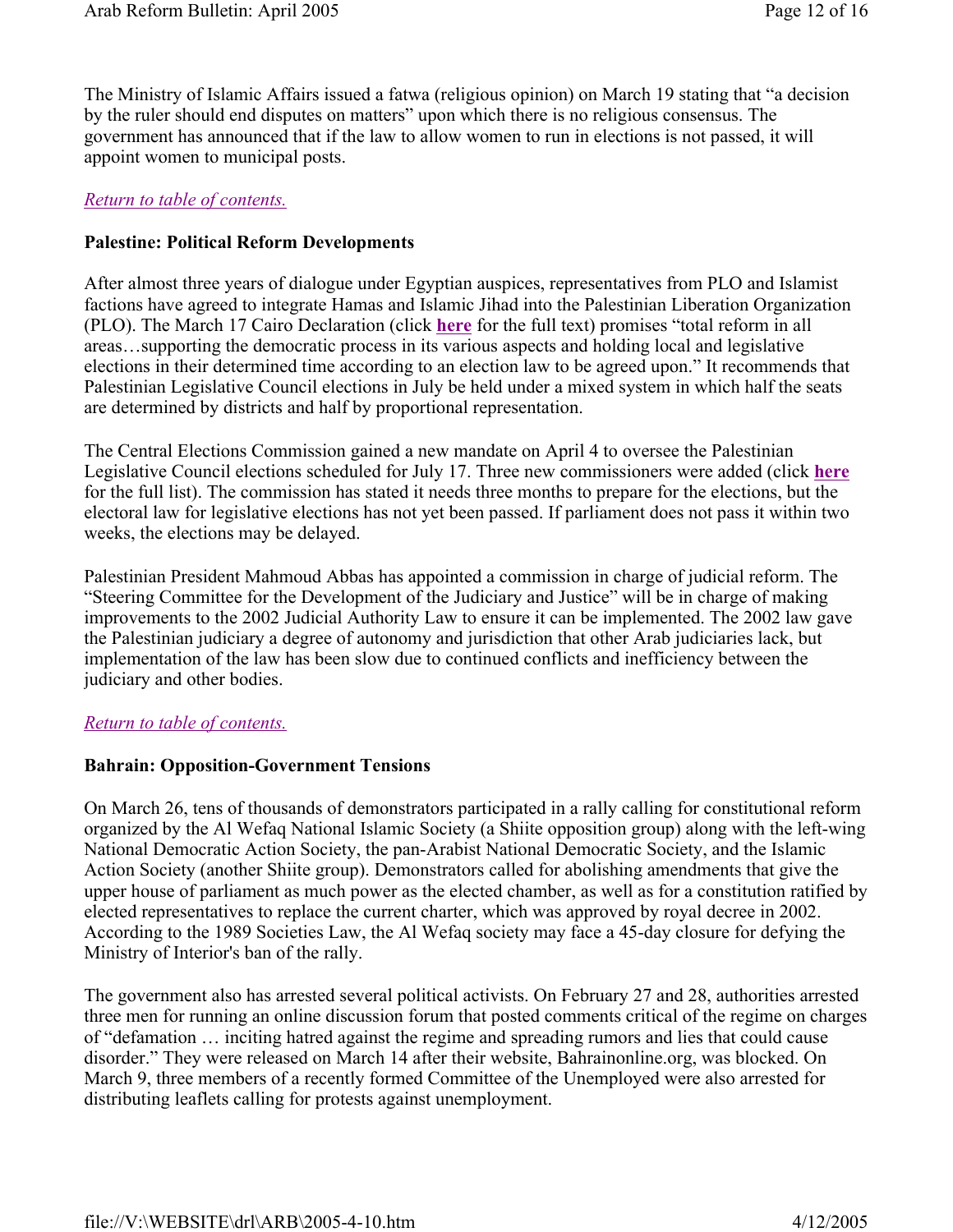Observers are concerned these tensions could escalate into an outbreak of political and socioeconomic conflict between the majority Shiite population and the minority ruling Sunnis. Unemployment officially estimated at 15 percent although observers believe it is higher—is concentrated in the Shiite community, and most of the protestors are Shiite.

### *Return to table of contents.*

# **Arab Human Development Report**

The third Arab Human Development Report, authored by prominent Arab intellectuals and released by the U.N. Development Program in Amman on April 5, urges more freedom and political reform across the region. It warns that the concentration of power in the hands of the executive has created a "black hole" in Arab political life and that unless Arab governments begin to implement democratic reforms such as greater freedom of opinion, freely elected legislatures, an end to discrimination, and truly independent judiciaries—they will face internal conflict or reforms imposed by outside powers. The report criticizes the United States for contributing to an international context that hampers progress in the region through its policy toward Israel, its actions in Iraq, and its security measures that affect Arabs. Click **here** for the executive summary and other information about the report, and click **here** to access the full document.

### *Return to table of contents.*

### **Arab League Summit**

Arab leaders meeting at the March 22-23, 2005 summit in Algiers did not present any new ideas regarding political reform or reform of the Arab League, returning instead to discussion of the Arab-Israeli conflict. In regard to political reform, the Algiers declaration pledges leaders to "continue the path towards development and modernization in the Arab nation in order to consolidate democratic practice; broaden political participation; reaffirm attachment to the values of citizenship and to democratic culture; improve human rights; give opportunities to civil society; and empower women's participation in all realms of public life." Regarding League reform, the leaders agreed to "continue working" towards the measures introduced at last year's Tunis summit by Secretary General Amr Moussa. These include creating an Arab parliament (an unelected consultative body for the league ), a security council, a court of justice, and changing voting procedures. (To read the declaration in Arabic as published in *Asharq al Awsat* on March 24, click **here**.)

### *Return to table of contents.*

### **Second Alexandria Conference**

A year after the inaugural conference on Arab reform and the much-debated **Alexandria Declaration**  (click **here** for Arabic), civil society activists, journalists, and officials from across the Arab world gathered in Alexandria, Egypt on March 13-15, 2005 for the second Arab Reform Conference. Participants at the conference, which focused on "Successful Models and Projects of Civil Society Organizations," discussed the work of various Arab civil society associations as well as Egyptian President Hosni Mubarak's recent decision to allow multi-candidate presidential elections. In his speech inaugurating the conference, Mubarak spoke of his commitment to pursue reform and promised that Egypt would soon witness "new horizons for civil society and more constitutional changes." For more information in Arabic about the conference, click **here**.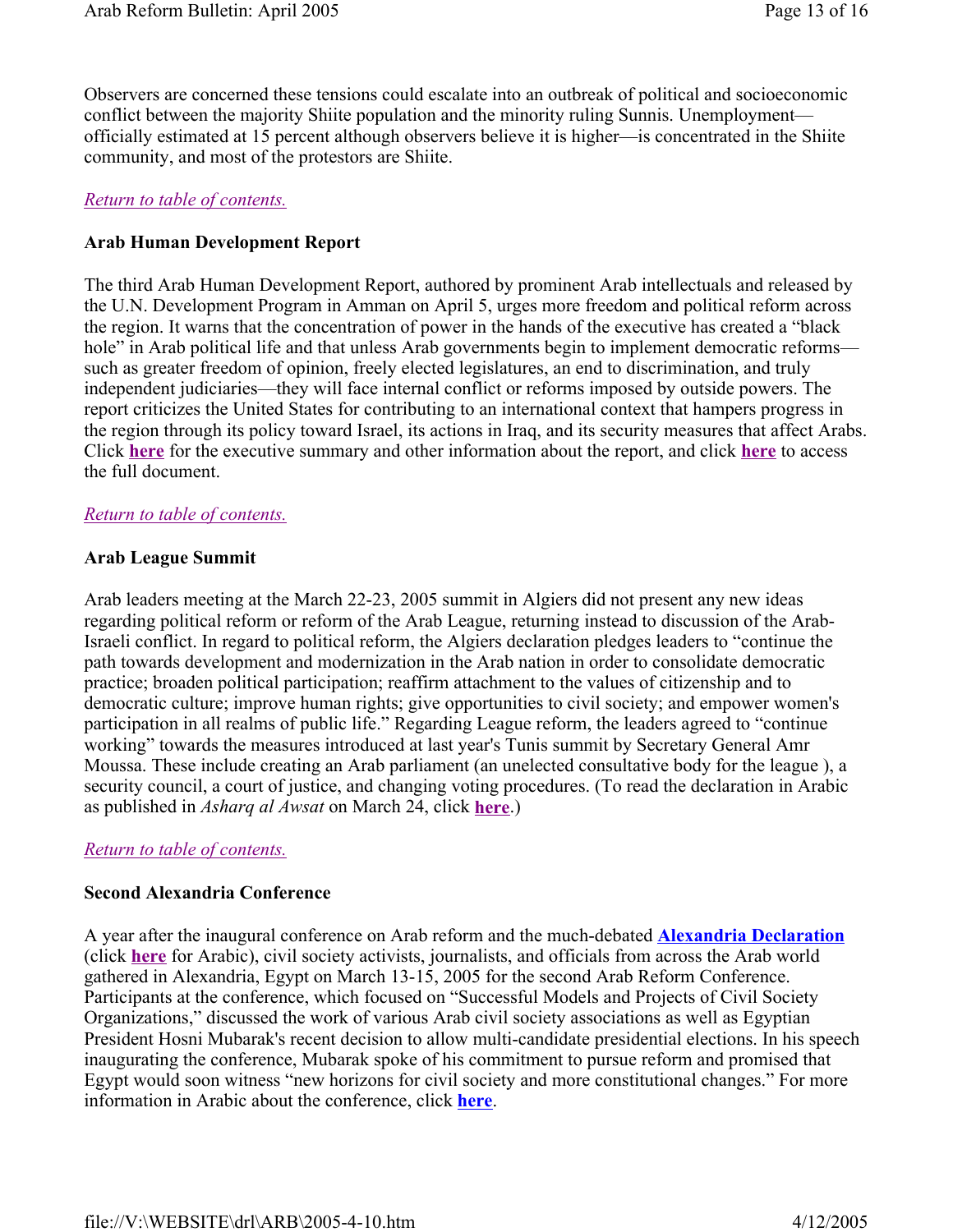# *Return to table of contents.*

### **Views from the Arab Media**

Arab satellite TV networks featured live discussions about the latest developments in the region.

On Al Jazeera 's political debate show, " **Min Washington** " (From Washington), presenter Hafez Al Mirazi discussed the State Department's annual Report on Human Rights Practices with Michael Kozak, Acting Assistant Secretary of State for Democracy, Human Rights, and Labor. The March 3 program also featured a debate among Amr Hamzawy, Najib Ghadbian, and Fawaz Gerges about how successful U.S. reform promotion in the region has been.

On another Al Jazeera show, " **Akthar Min Rai** " (More than One Opinion), host Sami Haddad brought together on March 18 Palestinian politicians to discuss the future of Hamas. The discussion focused on the reasons for Hamas's participation in the elections, the possibility of Hamas becoming a main political force, and the future of Fatah in light of Hamas's popularity.

An April 7 **episode** of "Abr Al Muhit" (Across the Ocean), a weekly political debate show presented by Hisham Melhem on Al Arabiyya, discussed the situation in Iraq and the political crisis in Lebanon. The show brought together Robert Malley (former National Security Council official), Lebanese lawyer Chibli Mallat, and journalists Said Erekat (*Al Quds* newspaper) and Salama Nemat (*Al Hayat*  newspaper).

Many Arab newspapers commented on the Arab Human Development Report released by the UN Development Program on April 5. An April 6 editorial in the UAE daily *Al Khaleej* praises the report and argues that it should serve as an incentive for adopting real reform in Arab countries. It urges Arab leaders to stop delaying the reform process before it is too late. Writing in the London-based pan-Arab *Al Hayat* on April 7, Abdul Wahhab Bedorkhan **discusses** the controversy surrounding the report and argues that it is not as revolutionary as it has been made to be. It is a working plan with concrete steps to achieve real constitutional and legislative reform in the region. In an **opinion piece** in Lebanon´s Al Safir, Sati' Nour Al Din criticizes the report for falling into the trap of generalizations it should have avoided, mainly treating the Arab world as a single bloc with the same problems needing a common solution.

In an open **letter** to President George Bush published in *Al Hayat* on April 7, Jihad Al Khazen asserts he agrees with him on the need for freedom and democracy in the region but warns him against allying with "corrupt alternatives" from so-called opposition movements to replace the current regimes. He also hopes that the democracy being prescribed for the Arab world is better than the Iraqi case, where "there is no democracy but there is fear and hate."

# *Return to table of contents.*

### **Upcoming Events**

- Saudi Municipal Elections, final of three rounds April 21 in Mecca, Medina, Qasim, Al Jawf, Northern border region, Tabuk, Hail
- Palestinian municipal elections (third round), April 28, districts to be determined
- Lebanese parliamentary elections, May (exact date to be determined)
- Palestinian Legislative Council elections, July 17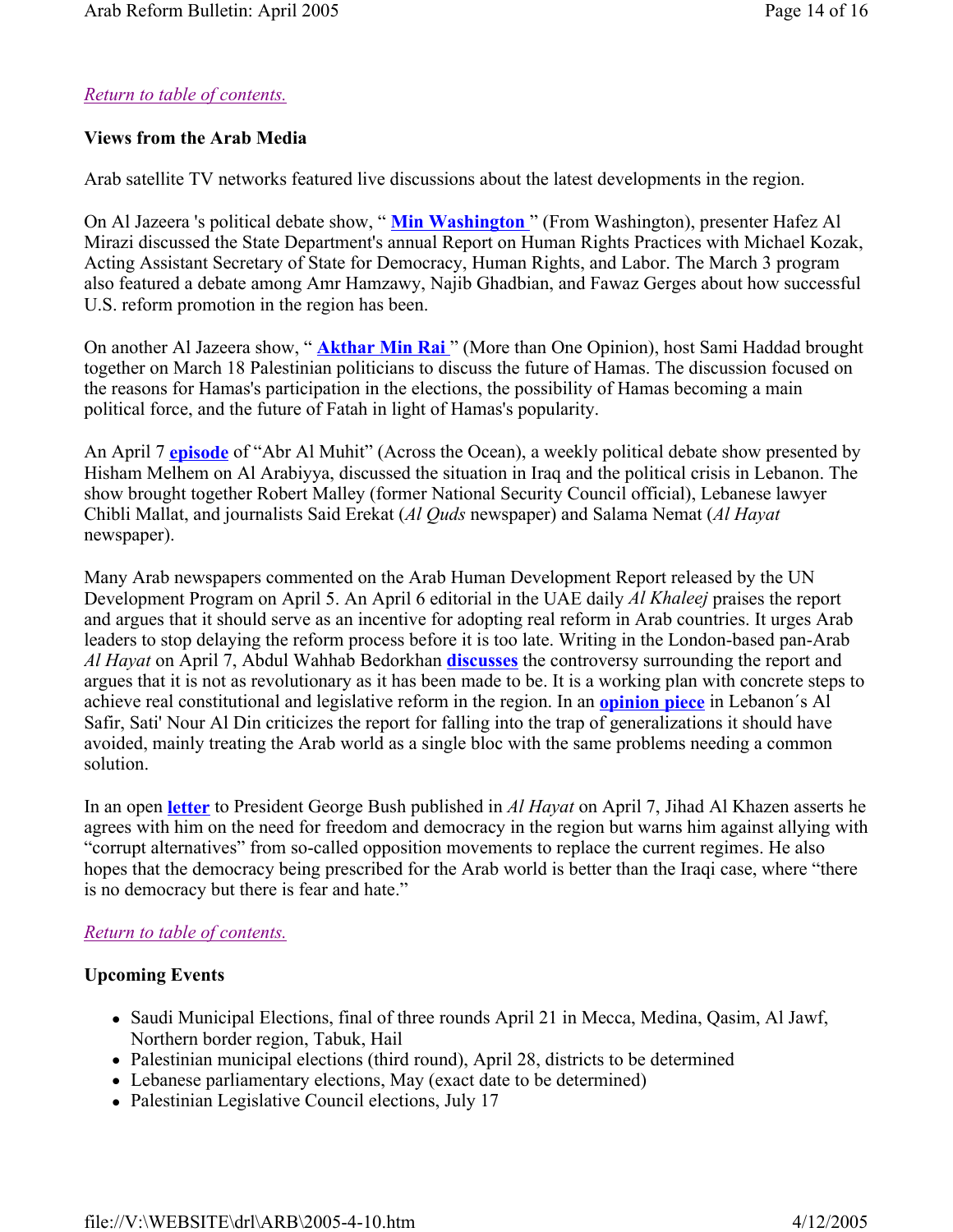# *Return to table of contents.*

# **Read On**

The Economist Intelligence Unit examines prospects for democratic reform in 20 Middle East countries in " **The Dynamics of Democracy in the Middle East**" (London : The Economist Intelligence Unit, March 2005). The report concludes the while "something is certainly stirring in the Middle East, the resilience of the existing state structures should not be underestimated."

A new Carnegie Policy Outlook by Amr Hamzawy, "**Understanding Arab Political Reality: One**  Lens Is Not Enough," argues that while political changes are sweeping across the Middle East, it would be wrong to oversimplify developments as a one-dimensional "Arab Spring" (Washington DC: Carnegie Endowment for International Peace, March 2005).

A new report by the International Crisis Group "**Syria After Lebanon, Lebanon After Syria**" (Middle East Report No. 39, April 12, 2005) discusses the prospect of Syrian withdrawal from Lebanon. It argues that ensuring a peaceful and successful transition requires insulating Lebanon from wider regional dynamics. The United States must avoid temptations to use the situation to achieve its larger regional objectives and should focus on the goal of a sovereign, stable Lebanon.

In "Know Thy Enemy: Hizbollah, "Terrorism" and the Politics of Perception," Mona Harb and Reinoud Leenders suggest that any analysis of the prospect of Hizbollah's transformation away from armed resistance should be placed in the context of its hegemony among the Shiites of Lebanon and of the tools used to acquire and sustain its status (*Third World Quarterly*, vol. 26, no. 1, March 2005, 173-97).

Robert Springborg comments on President Hosni Mubarak's February 26 announcement of support for multiparty presidential elections in "**Multiple Candidate Elections in Egypt: Diverting Pressure for Democracy**" (Madrid : Fundación para las Relaciones Internacionales y el Diálogo Exterior (FRIDE), March 2005). He argues that the proposal is a politically astute move by Mubarak to expose the weakness, disunity and lack of preparedness of the opposition and the centrality of his own person to the political system.

Several new publications analyze the current situation in Iraq:

- A new report by the International Crisis Group (ICG) argues that Iran 's influence in Iraq has been one of the most discussed but least understood aspects of the post-war situation. "**Iran in Iraq: How Much Influence?"** (International Crisis Group, Middle East Report no. 38, March 21, 2005) finds that the evidence of destabilizing Iranian intervention is far less extensive and clear than is alleged by Washington, Arab leaders, and prominent Iraqi officials. To maximize the chance that Iraq emerges successfully from its political transition, it will be critical for Tehran and Baghdad to work together on common security issues, and for the United States to prevent a further deterioration of its relations with Iran.
- In "The Continuing Crisis in Iraqi Kurdistan" (*Middle East Policy*, vol. 12, no. 1, Spring 2005, 122-33), Michael M. Gunter and M. Hakan Yavuz analyze possible scenarios for the Kurdish future in Iraq. They argue that it will be very difficult for Iraqi Kurds to obtain the type of federalism that will satisfy their demands—a multi-national or ethnic federal system which would enable them to protect their rights—because Arabs oppose it and Iraq lacks a democratic culture that would make actual federalism work. The article also analyzes the conditions under which the Iraqi Kurds might move toward independence.